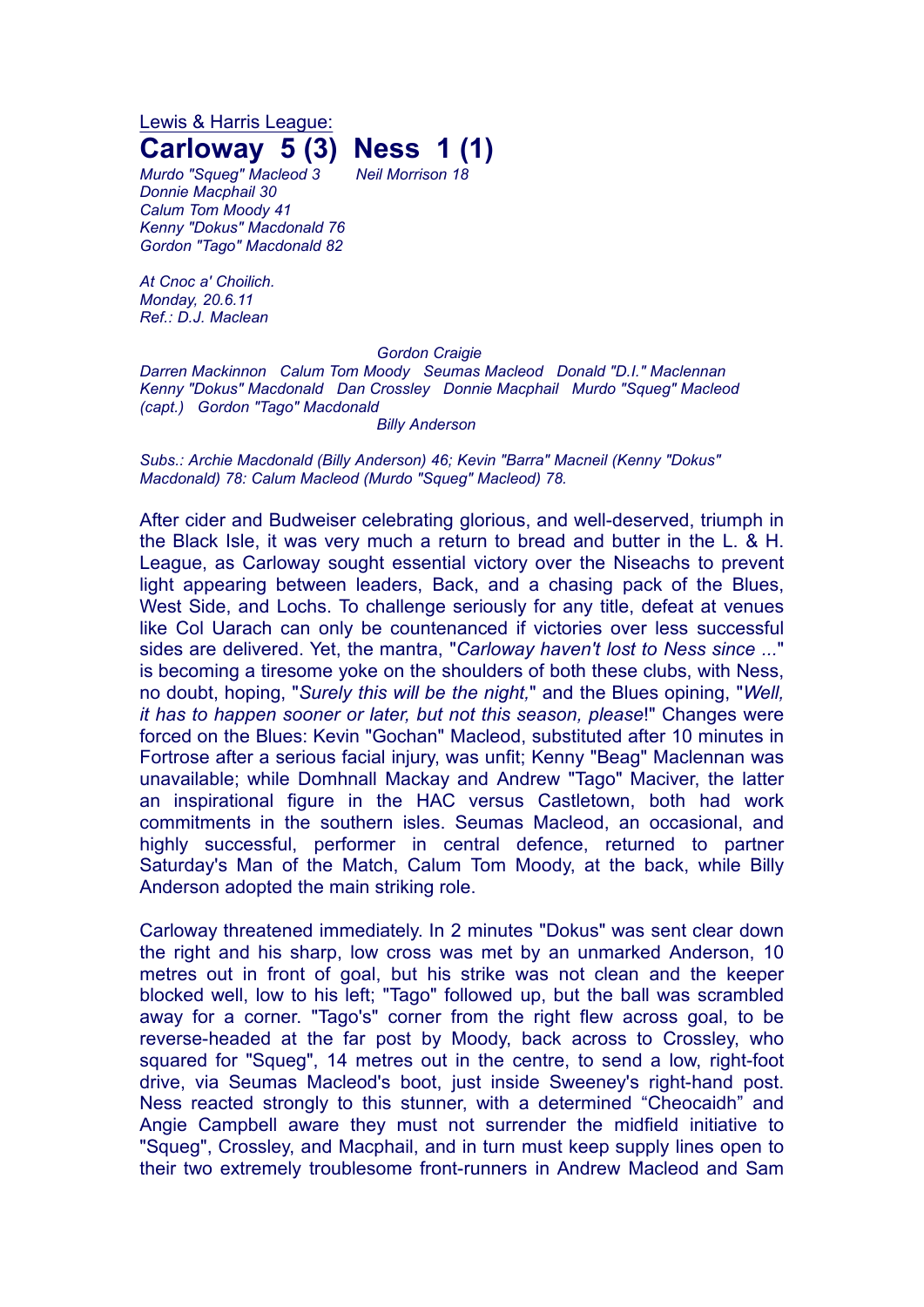Macsween, whom the Carloway back-line were finding difficult to close down. However, opportunity continued to favour na Gormaich: in 16 minutes a trademark Mackinnon cross led to a blocked shot coming back to Anderson 20 metres out, centrally, but his right-foot drive was turned away expertly for a corner by Sweeney.

A minute later "Dokus" fed "Tago" peeling off behind his marker into the box, only for him to be tripped from behind by "Cheocaidh". No doubt about the foul, but was it inside the box? Hm ..... . The ball went on a Gary McAllister roll as Calum Tom ran up to convert, and this might have disconcerted him into sending his right-foot screamer a foot outside the base of Sweeney's right-hand post. Immediately, there was payback as Sam Macsween burst loose on the right behind Maclennan, charged to the bye-line, and his sharp cut-back found Neil Morrison coming in to the near corner of the box to send a low drive though Moody's legs, to the right of the unsighted Craigie.

For 10 minutes the Blues lost their way as Ness moved up a gear in midfield, but, except for a superb Macleod saving tackle 16 metres out on a Ness front man surging through in 25 minutes, it remained the Blues creating the chances. On 26 minutes "D.I." sent "Tago" clear on the left; he got behind his marker, then cut in, but his lob-shot from 18 metres, from a difficult angle, cleared the bar. A minute later he stabbed the ball over from 16 metres, before "Dokus" won the ball, advanced and shot, but, once again, Sweeney reacted brilliantly to flick his shot from 16 metres wide and high. On the halfhour the pressure finally told: Crossley forced his way brusquely down the left and his sharp low cross was swung at and missed by Anderson, broke to Calum Tom, who then slipped it square to Macphail, and na Gormaich's own Xavi slotted the ball well wide to the right of a helpless "Sweeney" from 12 metres.

On 36 minutes, Andrew Macleod metamorphosed into Garrincha on the left, twisting and turning like Wiltord to beat man after man into the Blues' box, doubled back, then disappointed with a low shot into the arms of Craigie from the left edge of the box. However, Sweeney was soon on double-time once more: a through high ball saw Billy Anderson racing behind the defence but the keeper anticipated his attempted lob from 22 metres and retreated to hold. Then a Crossley head-on enabled "Squeg" to bring out another tremendous stop by Sweeney from a 22 metre drive. However, in the 41st minute he was powerless when Calum Moody met a "Tago" corner from the left to send a looping header over him and just under the bar from 12 metres.

It's difficult to suggest what words of inspiration Steven Macritchie and Chris Macdonald might have used at the break to psyche up the Niseachs, as Carloway had gradually established a blanket control of the middle of the park, "Dokus" and "Tago" had remained wide, and were repeatedly picked out by searching diagonals from Macphail and "Squeg" and stretched the backline thin regularly, while the pace and presence of Crossley through the middle or on the left presented an alternative problem. Ness desperately needed an early goal, but were unable to get forward in numbers. Immediately, a towering Craigie clearance was brought down expertly by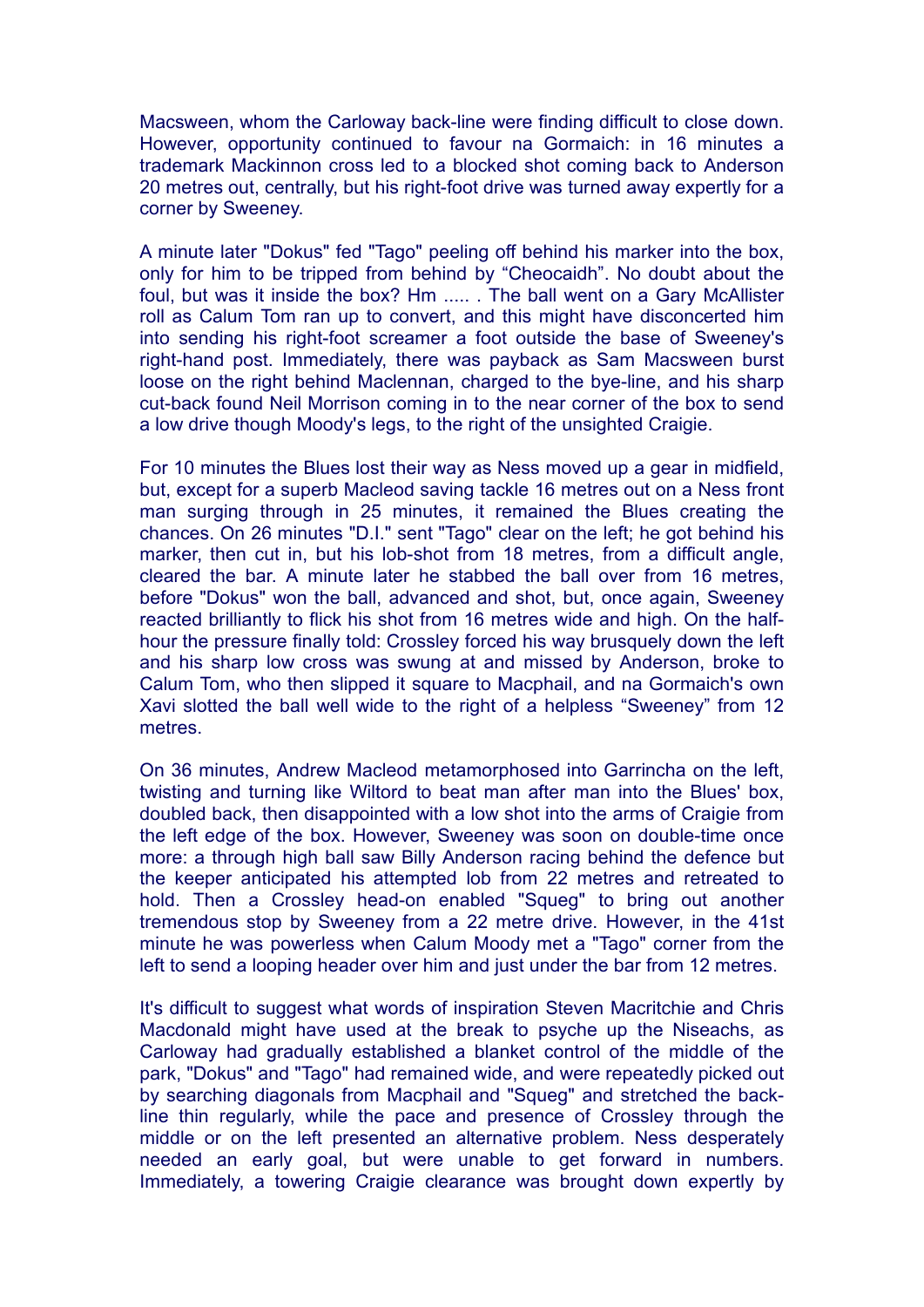Crossley in the centre circle, then flicked on *tout de suite* to "Tago" advancing on goal, but the ball spun away awkwardly from him. Then a careless passback led to a wrestling match in the box between Archie Macdonald and "Sweeney" which the keeper ultimately won at the third attempt.

The half-chances continued: on 54 minutes Archie "Uibhisteach" sent a beautiful curving shot from the right edge of the box round a stranded "Sweeney", to thud against the inside of the far post and clear, before another "Tago" run led to a blocked shot on the left, from 20 metres. A minute later a diagonal to the left sent the same player off on a run but his low cross went whizzing across the Ness 6-metre line, just out of reach of Macdonald and "Dokus". It was the 66th minute before Ness's first serious chance materialised when a neat interpassing move on the left freed Angie Campbell behind Mackinnon; he advanced dangerously on the left but his attempted cross from 20 metres to pick out central support was sliced past. In 72 minutes "Sweeney" did well to block with his right foot another Macdonald shot from 16 metres, before having to scramble, and save at the second attempt, a hot potato by "Squeg" from 23 metres.

In 76 minutes the inevitable occurred: a Macphail corner on the left pinpointed "Dokus" hovering on the right-hand edge of the box; he met the ball on the volley to send a raging daisycutter through the massed defence and curving into the far side of the net. Goal of the Season? Where is POD when you need him? Just after a snap shot in 82 minutes from Macphail crept past from 14 metres, it was 5: a Ness attack broke down on their left and Mackinnon came roaring through on the right to send one of his devastating Frank de Boer forward diagonals high in to "Tago" racing through the centre and from the edge of the box he sent a perfect lob-shot shoulder-high past "Sweeney" to his left. The game was over but a final flurry from Ness down the left led to a corner whizzing high over the defence to the right where an unmarked Andrew Macleod somehow managed to lift the ball over the bar from 8 metres.

The Blues can be well-satisfied with tonight's performance as no one was posted missing whenever the ball came into their airt. Professionals always say that it can be difficult to keep the adrenalin level high at home, against teams and players you are familiar with, after the heady atmosphere of European ties in exotic locations. Another danger is a potential lack of respect, where you may be misled into thinking a team you know well, and have beaten regularly in the past, may somehow be less formidable than strangers in the HAC. Fortunately, Carloway treated Ness as major trouble, as if it was a League decider (perhaps, they all are in a 9-team league), and, apart from a slight wobble after Neil Morrison equalised, controlled the game throughout against dogged and combative opposition, who, however, faded alarmingly throughout the second half.

The key, as it so often is, was the midfield; "Squeg", Dan Crossley, and Donnie Macphail remained focussed throughout, with the strong force of Calum Tom Moody regularly leaving a dependable Seumas Macleod to mind the shop and join them. "Cheocaidh" and Campbell were outnumbered and